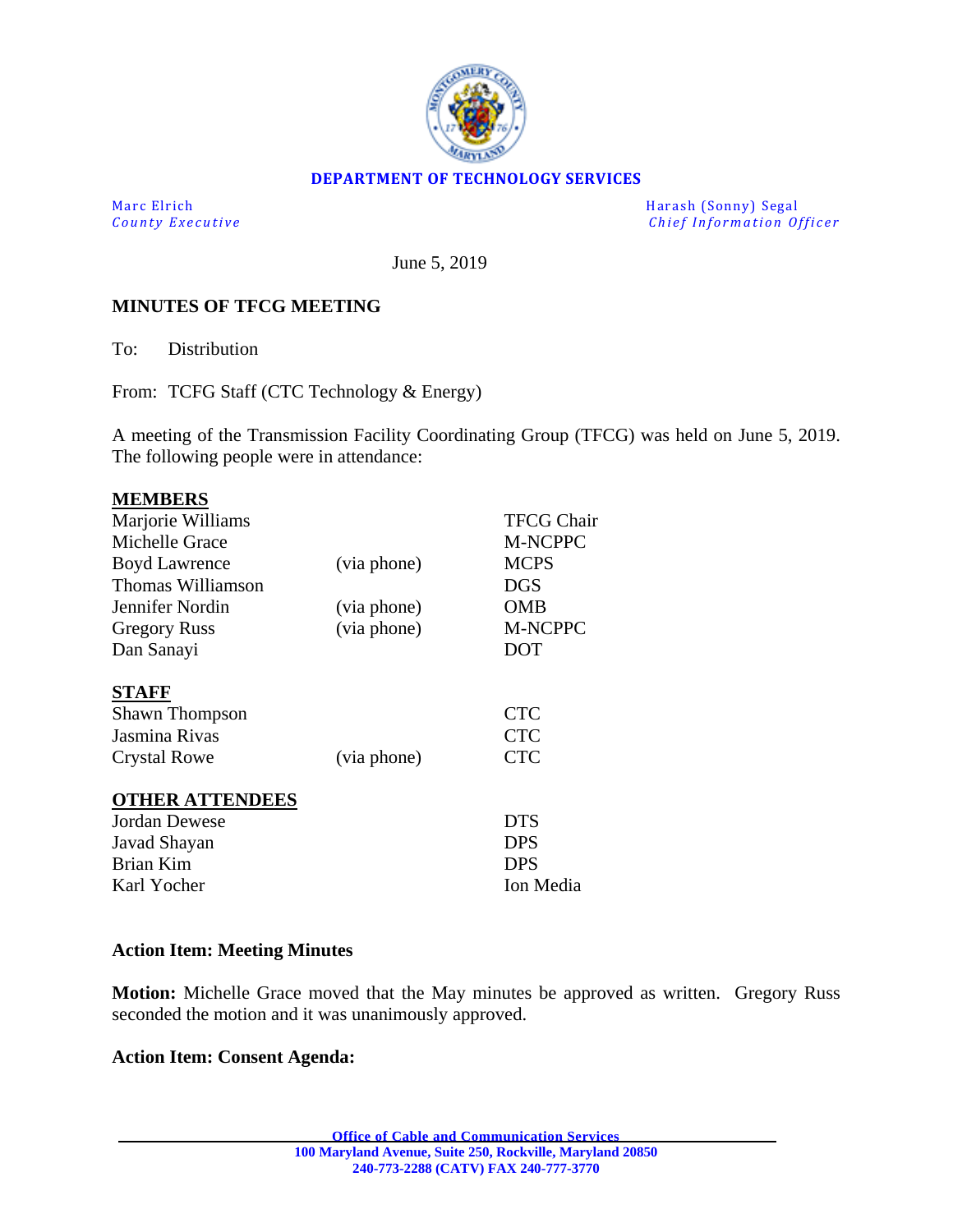Minutes of TFCG Meeting Held June 5, 2019 Page 2 of 5

## **Consent Agenda**

*1. Application Number:* 2019010655 *Type:* Minor Modification *Received (date):* 1/8/2019 *Revised:* 4/15/2019 *Revised:* 4/21/2019 *Revised:* 4/24/2019

*Applicant:* Sprint/Nextel *Site Name/Location:* Milestone*/*1 Milestone Center Ct, Germantown *Zoning Standard:* CR-2.0 *Property Owner:* WMMH Building LLC *Description:* Remove three antennas and two microwave dishes. Add six antennas and 15 RRHs at 137' on an existing 150' monopole. *Tower Coordinator Recommendation:* Recommended. Recommendation is subject to compliance with all applicable laws.

*2. Application Number:* 2019040773 *Type:* Minor Modification *Received (date):* 4/8/2019 *Revised:* 5/2/2019 *Revised:* 5/7/2019

*Applicant:* Sprint/Nextel

*Site Name/Location:* Carver Tower*/*2647 University Blvd, Wheaton *Zoning Standard:* CR-5.0 *Property Owner:* Bajwa Property Management LLC *Description:* Remove twelve antennas and 3 RRHs. Add six antennas and 3 RRHs. Relocate 6 RRHs and one Microwave Dish at 90' on an existing 275' tower. *Tower Coordinator Recommendation:* Recommended. Recommendation is subject to compliance with all applicable laws.

*3. Application Number:* 2019040786 *Type:* Minor Modification *Received (date):*4/24/2019

*Revised:* 5/7/2019

*Applicant:* Sprint/Nextel *Site Name/Location:* Rinaldi Property*/*15700 Georgia Ave, Olney *Zoning Standard:* R-200 *Property Owner:* Patricia V Rinaldi *Description:* Remove three antennas and 3 RRHs. Add three antennas at 76' on an existing 125' monopole. *Tower Coordinator Recommendation:* Recommended. Recommendation is subject to compliance with all applicable laws.

*4. Application Number:* 2019040795 *Type:* Minor Modification *Received (date):*4/29/2019 *Revised:* 5/15/2019 *Revised:* 5/17/2019

*Applicant:* Sprint/Nextel *Site Name/Location:* Tilden Middle School*/*11211 Old Georgetown Rd, Rockville *Zoning Standard:* R-90 *Property Owner:* Board of Education *Description:* Remove and replace three antennas at 70' on an existing 74' stealth monopole. Add 4 RRHs at ground level. **Tower Coordinator Recommendation:** Recommended on condition the applicant provides written approval from the Superintendent of Montgomery County Public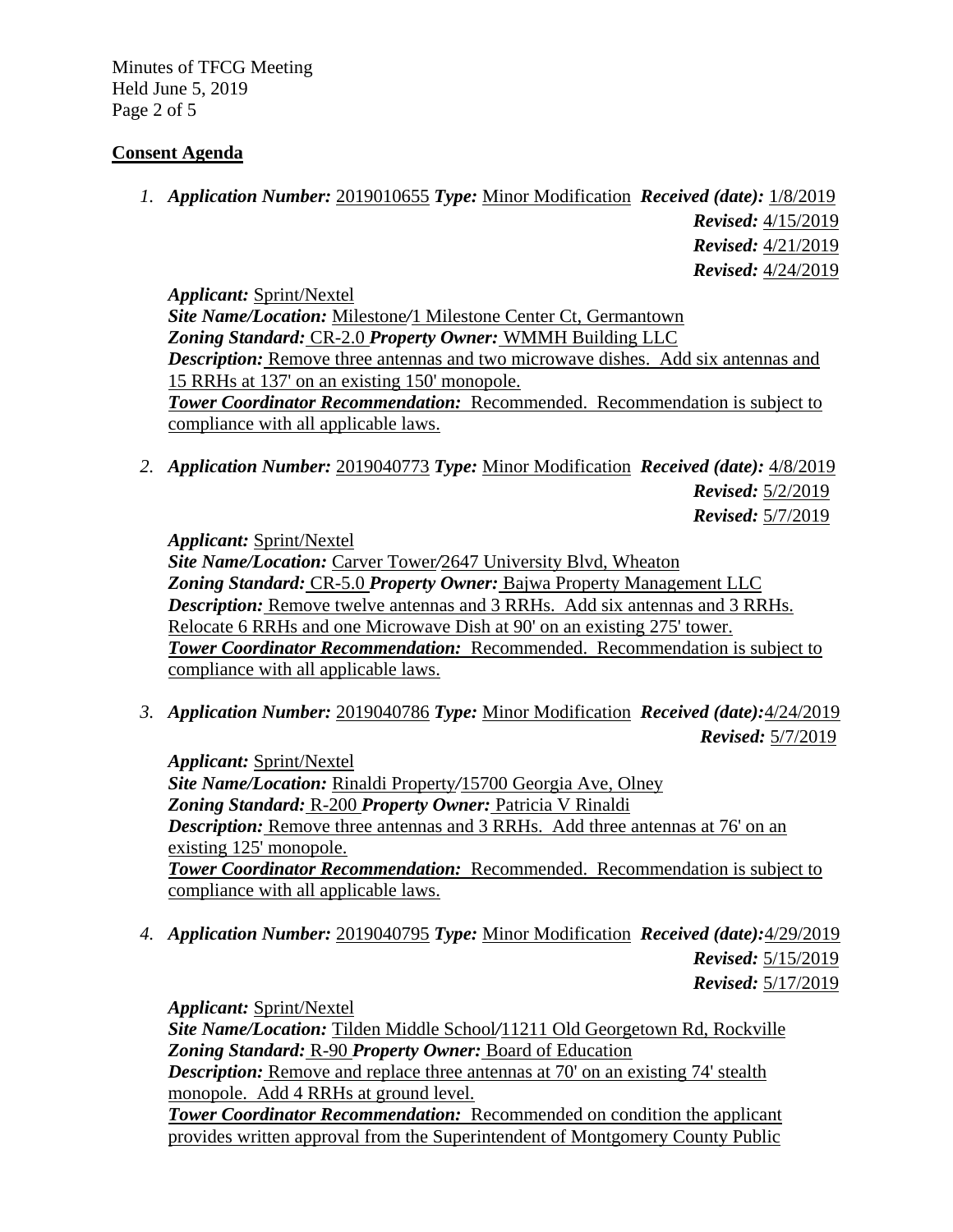Minutes of TFCG Meeting Held June 5, 2019 Page 3 of 5

> Schools of the attachment at the time of permitting. Recommendation is subject to compliance with all applicable laws.

*5. Application Number:* 2019050807 *Type:* Minor Modification *Received (date):*5/10/2019 *Revised:* 5/22/2019

*Applicant:* T-Mobile *Site Name/Location:* Postal Training Facility*/*10130 Democracy Blvd, Potomac *Zoning Standard:* RE-2 *Property Owner:* United States Postal Service *Description:* Remove and replace three antennas and 3 RRHs at 72' on an existing 57' building. *Tower Coordinator Recommendation:* Recommended. Recommendation is subject to compliance with all applicable laws.

- *6. Application Number:* 2019050820 *Type:* Minor Modification *Received (date):*5/20/2019 *Applicant:* T-Mobile *Site Name/Location:* Pepco 660-N*/*11313 Deborah Dr, Rockville *Zoning Standard:* R-90 *Property Owner:* Pepco *Description:* Remove and replace three antennas at 135' on an existing 135' tower. *Tower Coordinator Recommendation:* Recommended. Recommendation is subject to compliance with all applicable laws.
- *7. Application Number:* 2019050830 *Type:* Minor Modification *Received (date):*5/20/2019 *Applicant:* T-Mobile *Site Name/Location:* Pepco 651-S*/*8910 Falls Farm Dr, Potomac *Zoning Standard:* R-200 *Property Owner:* Pepco *Description:* Remove and replace three antennas at 110' on an existing 110' tower. *Tower Coordinator Recommendation:* Recommended. Recommendation is subject to compliance with all applicable laws.

**Motion**: Jennifer Nordin moved that items #1 through #7 on the Consent Agenda be recommended. Boyd Lawrence seconded the motion and it was unanimously recommended.

# **Regular Agenda**

*8. Application Number:* 2019040780 *Type:* Colocation *Received (date):* 4/12/2019 *Revised:* 5/17/2019

*Applicant:* Dish Wireless

*Site Name/Location:* Shumaker Property*/*16700 Barnesville Rd, Barnesville *Zoning Standard:* AR *Property Owner:* Shumaker Family Properties LLC *Description:* Attach three antennas and 8 remote radio heads (RRH) at 460' on an existing 480' tower. Equipment to be installed within an existing fenced compound along with a ground mounted satellite dish antenna.

*Tower Coordinator Recommendation:* Recommended with condition that applicant must apply to the Board of Appeals for a modification of the existing Special Exception (S-656) if necessary. Recommendation is subject to compliance with all applicable laws.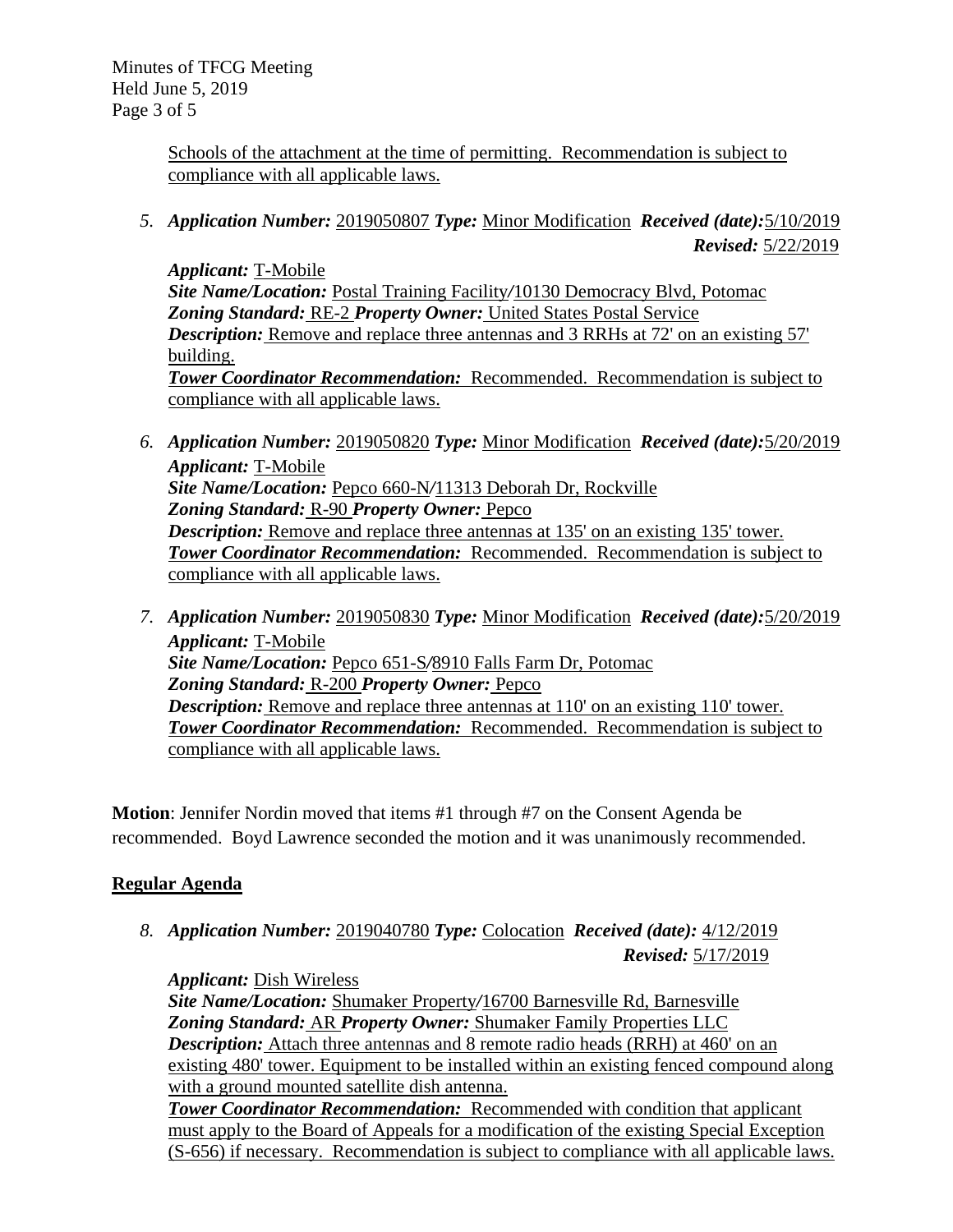Minutes of TFCG Meeting Held June 5, 2019 Page 4 of 5

Jasmina Rivas summarized the application and noted that a Special Exception exists for this site. Marjorie Williams indicated that this application would be recommended with condition that the applicant must apply to the Board of Appeals for a modification of the existing Special Exception (S-656) if necessary.

**Motion:** Michelle Grace moved that the application be recommended. Thomas Williamson seconded the motion. Gregory Russ abstained from voting and all other members recommended the application.

*9. Application Number:* 2019030740 *Type:* Colocation *Received (date):* 3/22/2019 *Revised:* 5/16/2019

## *Applicant:* Ion Media

*Site Name/Location:* Pinnacle Towers*/*5202 (aka 5208) River Rd, Bethesda *Zoning Standard:* IM-2.5 *Property Owner:* Pinnacle Towers Inc *Description:* Attach one television transmission antenna at 772' on an existing 745' media broadcast tower. Install a satellite dish antenna at ground level on a new 12'x12' concrete pad within a 16'x16' extension to an existing compound. Install a diesel generator at ground level on a new 14'x6' concrete pad within the existing compound. *Tower Coordinator Recommendation:* Recommended with the condition that a satisfactory routine environment report is filed with the TFCG before the applicant files with the Department of Permitting Services, and that the application complies will all zoning requirements and applicable laws.

Jasmina Rivas summarized the application and indicated that a Special Exception did exist for this tower site, but that it only pertained to cellular antennas. The Special Exception from 1994 also involved the construction of a one-story building on the property. The Special Exception in question is S-2093. Marjorie Williams added that the Board of Appeals would have to make a ruling on whether an amendment would be needed to this Special Exception. Marjorie Williams clarified that this application would only be recommended with conditions. The TFCG's recommendation would be conditioned on three things. First, the applicant would first have to submit a complete and satisfactory routine environmental report. Second, the applicant would have to contact the Board of Appeals to determine whether an amendment to any existing special exception is needed. Third, the applicant would have to comply with all zoning requirements and applicable laws. These applicable laws require having to contact the State Highway Administration, DPS ROW Permitting, or any other County entities that would help coordinate the safe placement of this 56' antenna via helicopter on this 745' tower. Karl Yochter on behalf of Ion Media indicated that Ion had contacted the Audi Service Center adjacent to this property and had spoken to them about airlifting the antenna from their property to avoid street closures and other safety hazards. Michelle Grace indicated that a Montgomery County Parks Property was adjacent to this site and that the applicant would have to do due diligence so as to not interfere or disturb Montgomery County Parks property. Regarding the routine environmental report Shawn Thompson mentioned that the applicant had confirmed that the report would be prepared by no later than 6/6.